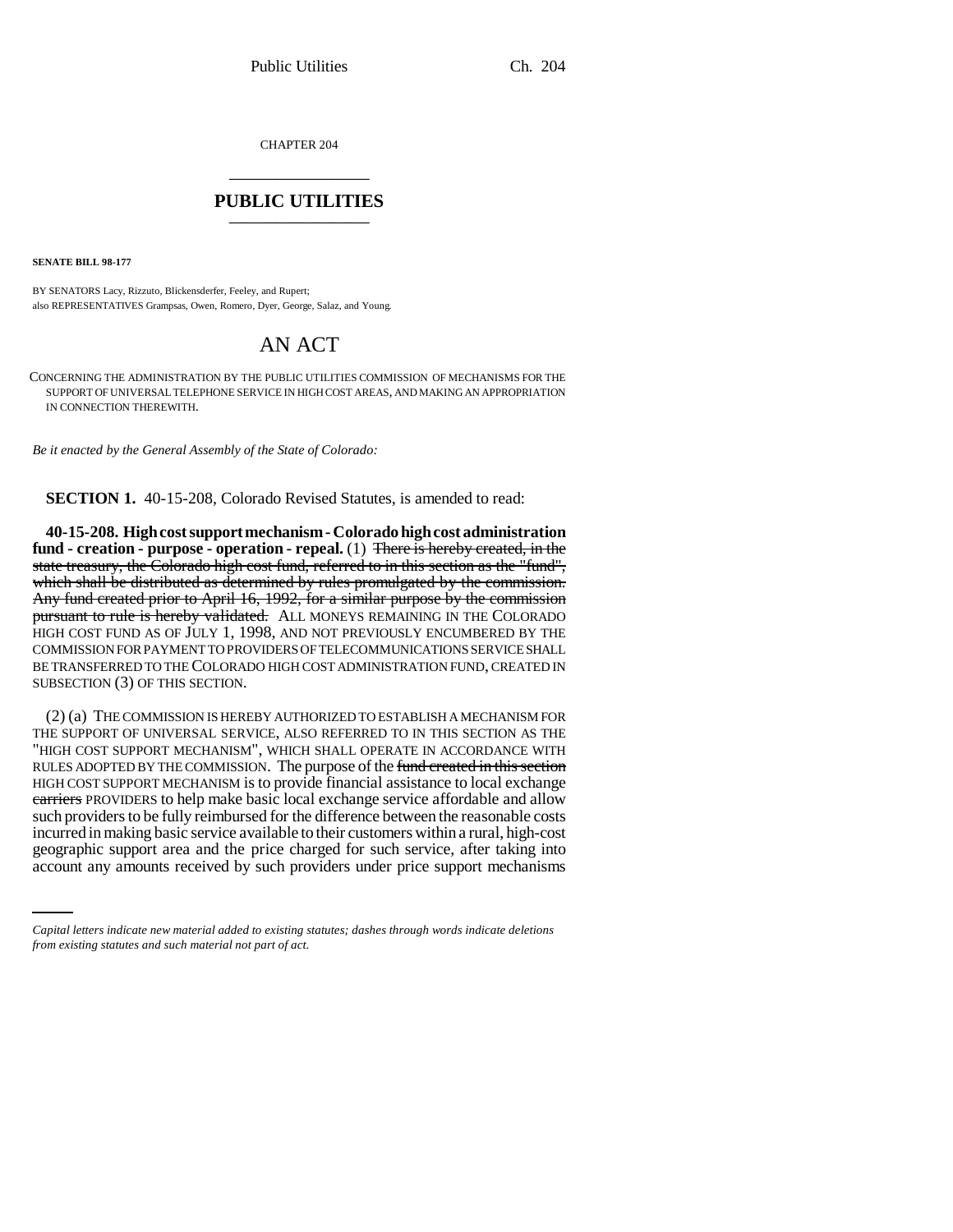## Ch. 204 Public Utilities

established by the federal government and by this state. The commission shall ensure that no local exchange provider is receiving funds from this or any other source that, together with local exchange service revenues, exceeds the cost of providing local exchange service to customers of such provider. THE HIGH COST SUPPORT MECHANISM SHALL BE SUPPORTED AND DISTRIBUTED EQUITABLY AND ON A NONDISCRIMINATORY, COMPETITIVELY NEUTRAL BASIS THROUGH A RATE ELEMENT ASSESSED ON ALL TELECOMMUNICATIONS SERVICE PROVIDERS IN COLORADO.

(b) ON OR BEFORE DECEMBER 1 OF EACH YEAR, THE COMMISSION SHALL SUBMIT A WRITTEN REPORT TO THE GENERAL ASSEMBLY, IN ACCORDANCE WITH SECTION 24-1-136, C.R.S., ACCOUNTING FOR THE OPERATION OF THE HIGH-COST SUPPORT MECHANISM DURING THE PRECEDING CALENDAR YEAR AND CONTAINING THE FOLLOWING INFORMATION, AT A MINIMUM:

(I) THE TOTAL AMOUNT OF MONEY THAT THE COMMISSION DETERMINED SHOULD CONSTITUTE THE HIGH-COST SUPPORT MECHANISM FROM WHICH DISTRIBUTIONS WOULD BE MADE;

(II) THE TOTAL AMOUNT OF MONEY ORDERED TO BE CONTRIBUTED THROUGH A RATE ELEMENT ASSESSMENT COLLECTED BY EACH TELECOMMUNICATIONS SERVICE PROVIDER;

(III) THE BASIS ON WHICH THE CONTRIBUTION OF EACH TELECOMMUNICATIONS SERVICE PROVIDER WAS CALCULATED;

(IV) THE BENCHMARKS USED AND THE BASIS ON WHICH THE BENCHMARKS WERE DETERMINED;

(V) THE TOTAL AMOUNT OF MONEY THAT THE COMMISSION DETERMINED SHOULD BE DISTRIBUTED FROM THE HIGH-COST SUPPORT MECHANISM;

(VI) THE TOTAL AMOUNT OF MONEY DISTRIBUTED TO EACH TELECOMMUNICATIONS SERVICE PROVIDER FROM THE HIGH-COST SUPPORT MECHANISM;

(VII) THE BASIS ON WHICH THE DISTRIBUTION TO TELECOMMUNICATIONS SERVICE PROVIDERS WAS CALCULATED;

(VIII) AS TO EACH TELECOMMUNICATIONS SERVICE PROVIDER RECEIVING A DISTRIBUTION, THE AMOUNT RECEIVED BY GEOGRAPHIC SUPPORT AREA AND TYPE OF CUSTOMER, THE WAY IN WHICH THE BENEFIT OF THE DISTRIBUTION WAS APPLIED OR ACCOUNTED FOR;

(IX) THE PROPOSED BENCHMARKS, THE PROPOSED CONTRIBUTIONS TO BE COLLECTED THROUGH A RATE ELEMENT ASSESSMENT BY EACH TELECOMMUNICATIONS PROVIDER, AND THE PROPOSED TOTAL AMOUNT OF THE HIGH-COST SUPPORT MECHANISM FROM WHICH DISTRIBUTIONS ARE TO BE MADE FOR THE FOLLOWING CALENDAR YEAR; AND

(X) THE TOTAL AMOUNT OF DISTRIBUTIONS MADE FROM THE HIGH COST FUND, DIRECTLY OR INDIRECTLY, AND HOW THEY ARE BALANCED BY RATE REDUCTIONS BY ALL PROVIDERS FOR THE SAME PERIOD AND A FULL ACCOUNTING OF AND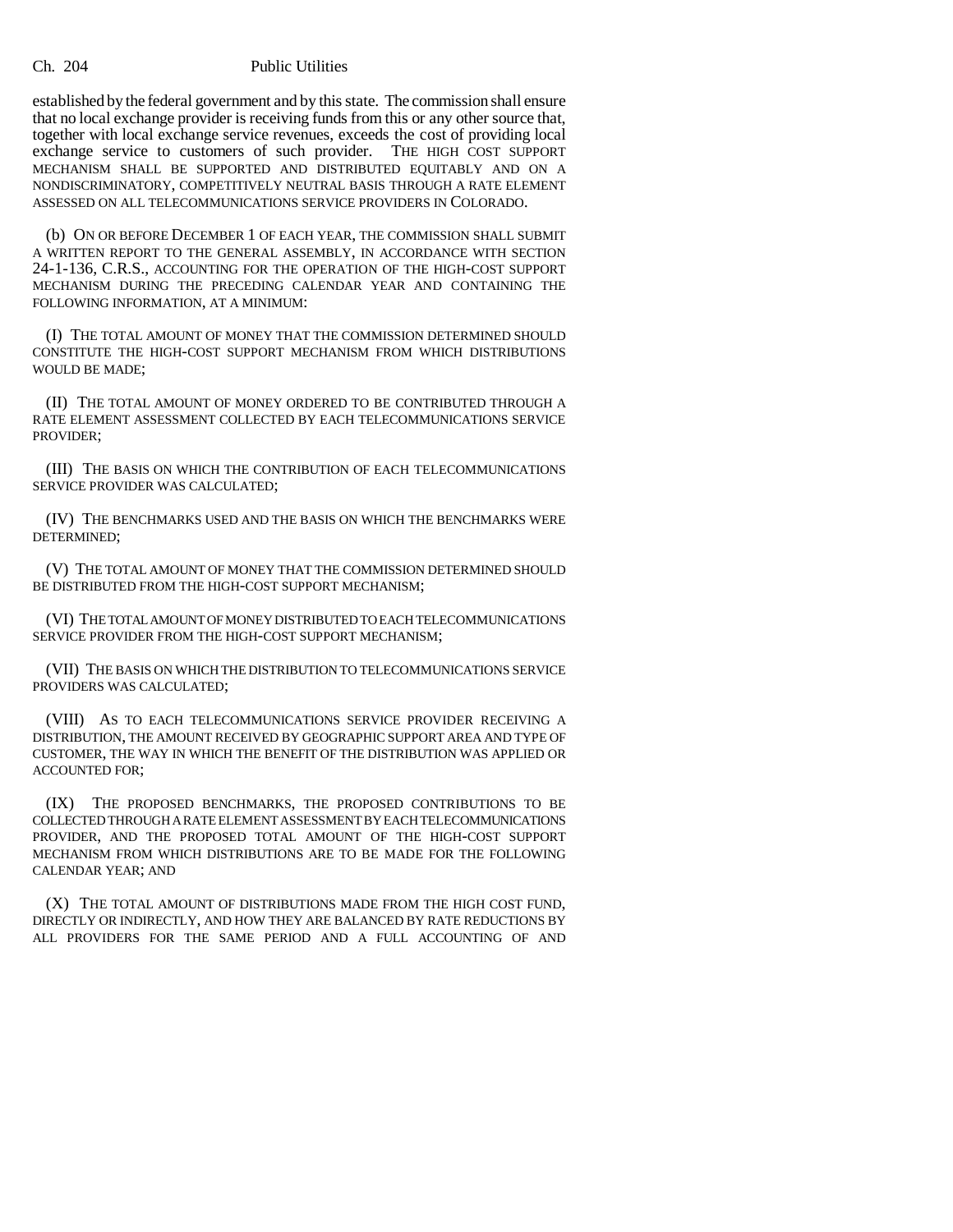## JUSTIFICATION FOR ANY DIFFERENCE.

(c) IF THE REPORT SUBMITTED PURSUANT TO PARAGRAPH (b) OF THIS SUBSECTION (2) CONTAINS A PROPOSAL FOR AN INCREASE IN ANY OF THE AMOUNTS LISTED IN SUBPARAGRAPH (IX) OF SAID PARAGRAPH (b), SUCH INCREASE SHALL BE SUSPENDED UNTIL MARCH 31 OF THE FOLLOWING YEAR.

(d) (I) THE HIGH-COST SUPPORT MECHANISM FROM WHICH DISTRIBUTIONS ARE TO BE MADE SHALL NOT EXCEED SIXTY MILLION DOLLARS DURING EACH OF THE CALENDAR YEARS 1998 AND 1999; EXCEPT THAT, IF ADDITIONAL SERVICES OR CAPABILITIES ARE INCLUDED IN THE DEFINITION OF BASIC SERVICE PURSUANT TO THE COMMISSION'S REVIEW AS PROVIDED IN SECTION 40-15-502 (2), CONTRIBUTIONS TO AND DISTRIBUTIONS FROM THE HIGH-COST SUPPORT MECHANISM MAY INCREASE AS MAY BE REASONABLY NECESSARY, AFTER ANY CHANGES IN BASIC LOCAL EXCHANGE SERVICE OR OTHER RATES ARE MADE, TO COVER THE COST AND ACCOUNT FOR THE INCLUSION OF SUCH ADDITIONAL SERVICES AND CAPABILITIES IN THE HIGH-COST SUPPORT MECHANISM. THE REVIEW PROVIDED FOR IN SECTION 40-15-502 (2) AND ANY RELATED CHANGE IN COSTS TO BE RECOVERED THROUGH RATES OF THE HIGH-COST SUPPORT MECHANISM SHALL BE SUBJECT TO NOTICE AND HEARING PURSUANT TO COMMISSION RULES. IN ADDITION, IF THE COMMISSION MAKES ANY CHANGE IN THE DEFINITION OF BASIC LOCAL EXCHANGE SERVICE WHICH, EITHER ALONE OR IN COMBINATION WITH A RECOMMENDED CHANGE IN THE CONTRIBUTIONS TO OR DISTRIBUTIONS FROM THE HIGH-COST SUPPORT MECHANISM, WILL RESULT IN AN INCREASE IN RATES FOR RESIDENTIAL BASIC LOCAL EXCHANGE SERVICE, THE COMMISSION SHALL REPORT SUCH FACT IN WRITING TO THE HOUSE AND SENATE BUSINESS AFFAIRS AND LABOR COMMITTEES TOGETHER WITH A STATEMENT OF THE COMMISSION'S FINDINGS SUPPORTING SUCH CHANGE AND A JUSTIFICATION FOR SUCH RATE INCREASE.

(II) THIS PARAGRAPH (d) IS REPEALED, EFFECTIVE DECEMBER 31, 1999.

(3) THERE IS HEREBY CREATED, IN THE STATE TREASURY, THE COLORADO HIGH COST ADMINISTRATION FUND, REFERRED TO IN THIS SECTION AS THE "FUND", WHICH SHALL BE USED TO REIMBURSE THE COMMISSION AND ITS CONTRACTORS FOR REASONABLE EXPENSES INCURRED IN THE ADMINISTRATION OF THE HIGH COST SUPPORT MECHANISM AS DETERMINED BY RULES OF THE COMMISSION. The moneys in the fund that are to be used for THE DIRECT AND INDIRECT administrative costs incurred by the fund COMMISSION AND ITS CONTRACTORS shall be appropriated annually by the general assembly. and the moneys in the fund that are to be used for the payment of benefits are hereby continuously appropriated to the commission for the purposes of this section. At the end of any fiscal year, all unexpended and unencumbered moneys in the fund shall remain therein and shall not be credited or transferred to the general fund or any other fund. BASED UPON THE BALANCE REMAINING IN THE FUND AND THE AMOUNT APPROPRIATED ANNUALLY BY THE GENERAL ASSEMBLY FOR USE BY THE COMMISSION, each year the commission shall determine the costs incurred in administering the fund and shall determine, together with any surplus revenues from any prior year, the charge to subscribers THE NONDISCRIMINATORY, COMPETITIVELY NEUTRAL ASSESSMENT ON ALL TELECOMMUNICATIONS SERVICE PROVIDERS IN COLORADO that will be necessary to cover the cost of implementing this section THE HIGH COST SUPPORT MECHANISM. ONLY the moneys from such charge ASSESSMENT shall be transmitted to the state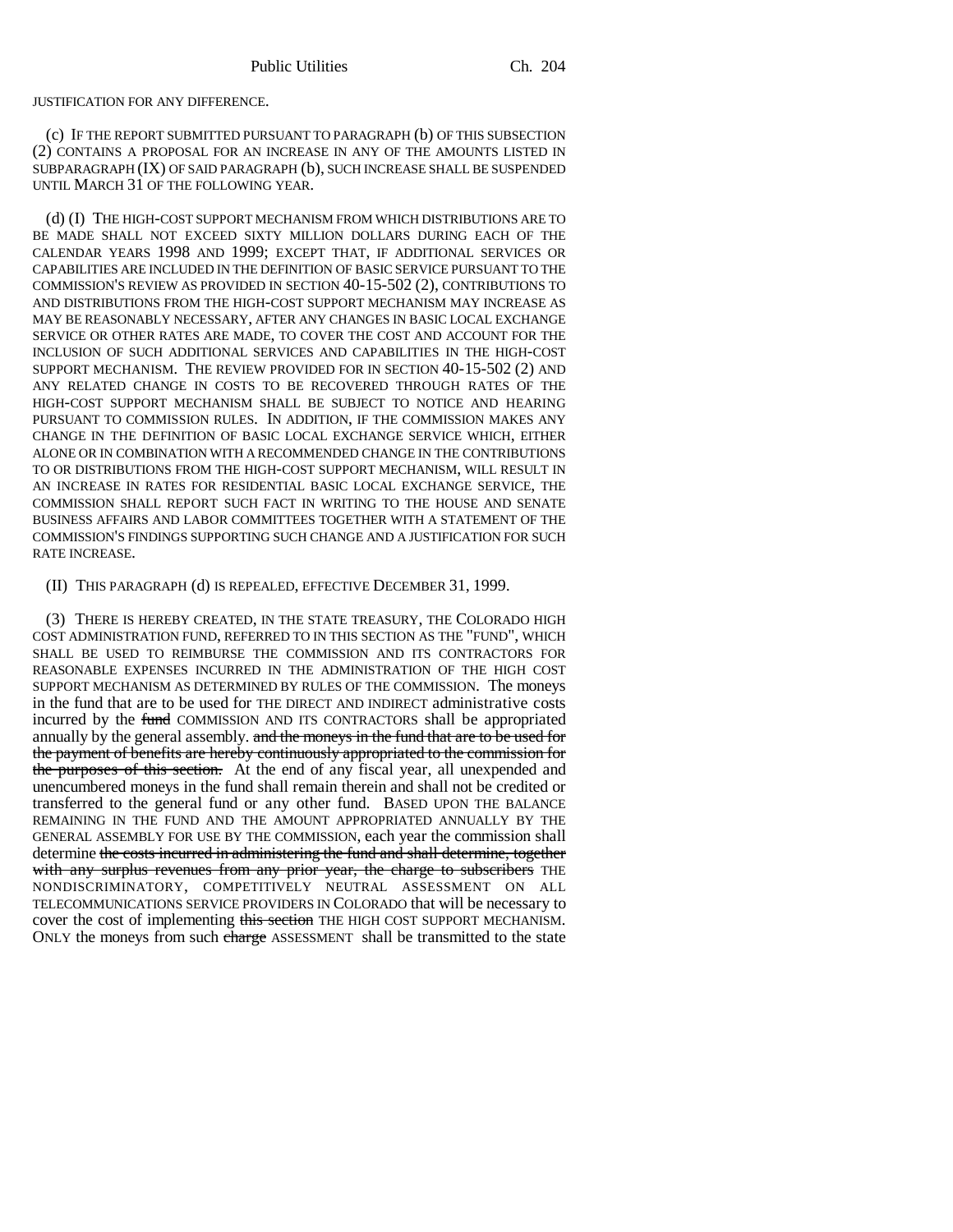treasurer, who shall credit the same to the Colorado high cost fund. The commission shall be reimbursed from the fund for reasonable expenses incurred in its administration. All interest derived from the deposit and investment of this fund shall remain in the fund and shall not revert to the general fund.

**SECTION 2.** 40-15-502 (5) (a), Colorado Revised Statutes, is amended to read:

**40-15-502. Expressions of state policy.** (5) **Universal service support mechanisms.** (a) In order to accomplish the goals of universal basic service, universal access to advanced service, and any revision of the definition of basic service under subsection (2) of this section, the commission shall create a system of support mechanisms to assist in the provision of such services in high-cost areas. These support mechanisms shall be funded equitably and on a nondiscriminatory, competitively neutral basis through assessments, WHICH MAY INCLUDE A RATE ELEMENT, on all telecommunications service providers in Colorado and shall be distributed equitably and on a nondiscriminatory, competitively neutral basis. For purposes of administering such support mechanisms, the commission shall divide the state into reasonably compact, competitively neutral geographic support areas. A provider's eligibility to receive support under the support mechanisms shall be conditioned upon the provider's offering basic service throughout an entire support area. The commission shall review the costs of basic service and shall administer such support mechanisms.

**SECTION 3. Appropriation - adjustment in 1998 long bill.** (1) For the implementation of this act, appropriations made in the annual general appropriation act for the fiscal year beginning July 1, 1998, shall be adjusted as follows:

(a) The appropriation made to the department of regulatory agencies, public utilities commission, high cost fund payments, is decreased by seventeen million seven hundred forty-six thousand one hundred seventy dollars (\$17,746,170). Said sum shall be cash funds from the high cost fund.

(b) The appropriation made to the department of regulatory agencies, public utilities commission, high cost administration, is increased by eleven thousand five hundred forty-one dollars (\$11,541) and 0.2 FTE. Said sum shall be cash funds exempt from reserves in the high cost administration fund.

(2) As the result of the passage of this act, appropriations made in the annual general appropriation act for the fiscal year beginning July 1, 1998, shall be adjusted as follows:

(a) The high cost fund payments budget line shall be called the high cost administration budget line.

(b) The \$158,663 cash funds and 1.6 FTE associated with the high cost fund payment line shall be cash funds exempt from reserves in the high cost administration fund.

**SECTION 4. Effective date.** This act shall take effect July 1, 1998.